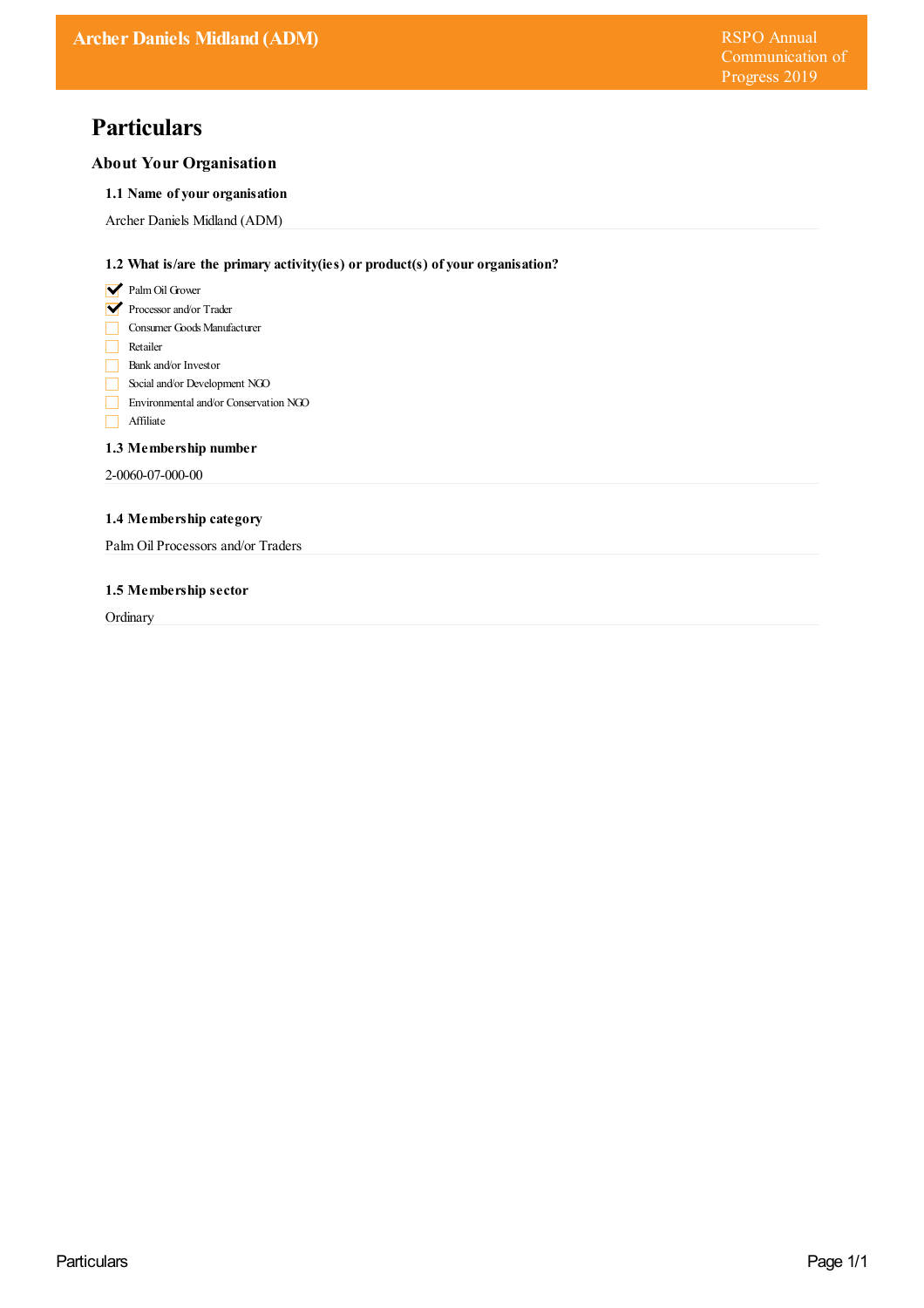# **Grower**

# **1. Operational Profile**

### **1.1 Please state your main activities as a palm oil grower:**

- $\bigvee$  Oil palm grower without palm oil mill
- Oil palmgrower with palmoil mill
- Oil palm grower with palm oil mill and palm kernel crushing plant
- П Smallholder Group Manager

# **2. Operations and Certification Progrss**

Information in Section 2 - Operations and Certification Progress - is a mandatory declaration in your ACOP. This includes hectarage data, to enable the RSPO to accurately calculate certification on a member, sector and total level. *ACOP reports without reported hectarage data will be considered as incomplete and will not be accepted.*

**2.1 Land area controlled and managed associated to palm oil**

2.1.1 Please state the total number of palm oil estates, certified and uncertified, controlled or managed by the member

14

## **2.1.7 Land area controlled and managed associated to palm oil**

| <b>Description</b>                                                                                      | <b>Hectares</b> |
|---------------------------------------------------------------------------------------------------------|-----------------|
| 2.1.2 Total land controlled or managed for oil palm cultivation - planted and infrastructure (hectares) | 5500.0          |
| 2.1.3 Total land controlled or managed for oil palm cultivation - unplanted (hectares)                  | 0.0             |
| 2.1.4 Total land designated and managed as HCV areas (hectares)                                         | 0.0             |
| 2.1.5 Other conservation land set aside, excluding HCV areas reported in 2.1.4 (hectares)               | 5500.0          |
| 2.1.6 Total land under scheme smallholders (hectares)                                                   | 2000.0          |
| Total                                                                                                   | 13000.0         |

### **2.2 Certification progress:**

### **2.2.1 Number of management units certified under RSPO P&C Certification**

0

**2.2.2 Total certified land underthe RSPO P&C Certification, excluding scheme smallholders (hectares)**

0.0

**2.2.2.1 Certification progress - land under RSPO P&C Certification, excluding scheme smallholders**

0.00%

**2.2.3 Total certified land underscheme smallholders (hectares)**

 $0.0$ 

### **2.2.3.1 Certification progress - land underscheme smallholders**

0.00%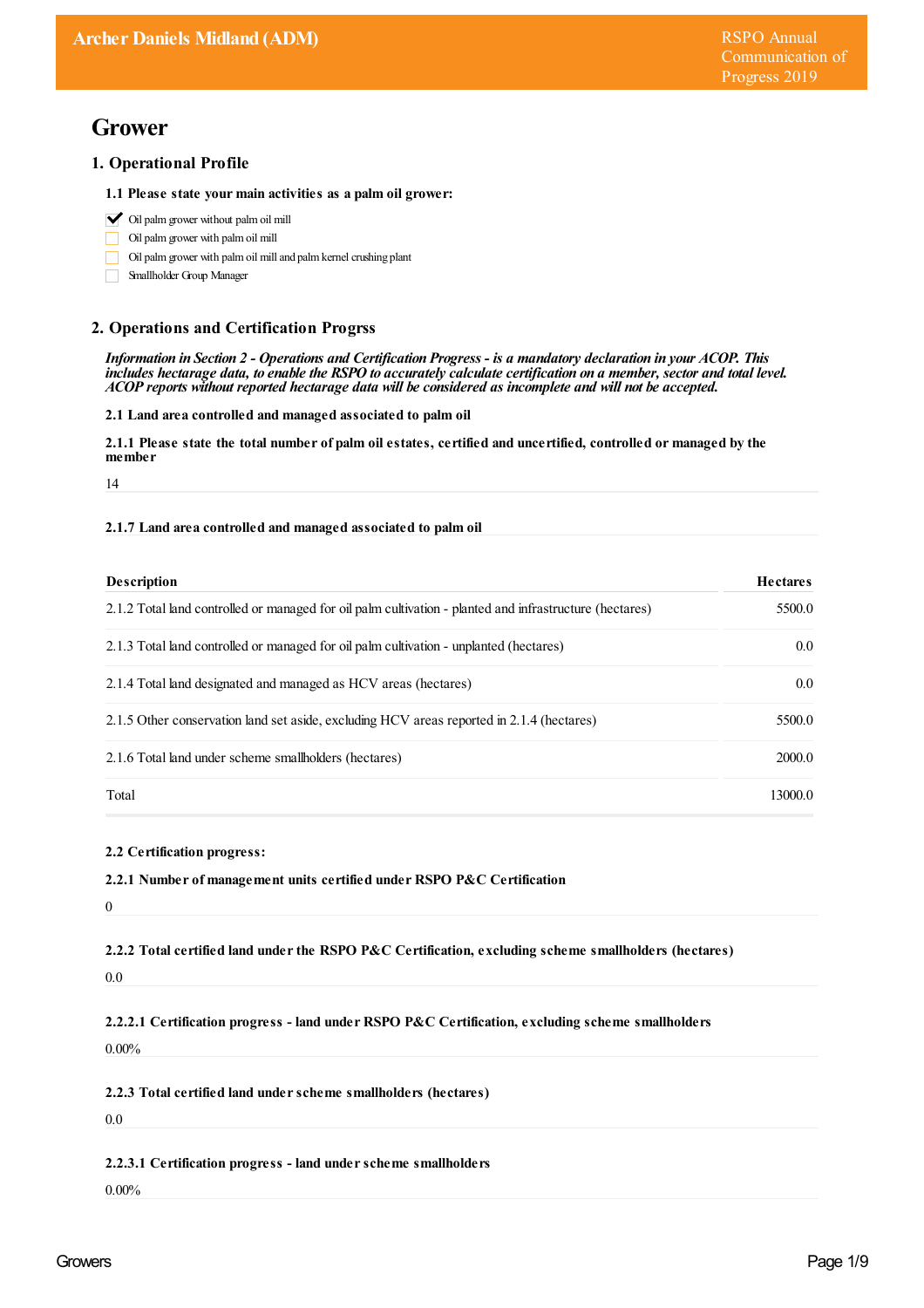**2.3 In which countries are yourestates located?**

**2.3.1 Indonesia - Please indicate which province(s)**

**2.3.2 Malaysia - Please indicate which state(s)**

-

-

**2.3.3 Other- Please indicate which country/countries**

Brazil

**2.4 New plantings and development (excluding replanting)**

**2.4.1 How much new land was planted by yourcompany during this reporting period (hectares)?**

0.0

**2.5 Supply of Fresh Fruit Bunches (FFB)**

**2.5.1 Total FFB volume produced by estates managed orcontrolled by yourcompany (tonnes)**

42627.0

**2.5.1.1 Total certified FFB volume produced by certified estates managed orcontrolled by yourcompany (tonnes)** 0.0

2.5.2 In addition to FFB produced by your company's estates, does your supply base include any of the following?

Scheme Smallholders

Independent Smallholders

**Outgrowers** 

Other Third-Party Suppliers

**2.5.4 Independent smallholder operations that supply your operations:**

## **2.5.4.1 Total FFB volume supplied (tonnes)**

15536.0

**2.5.4.2 Total certified FFB volume supplied (tonnes)**

0.0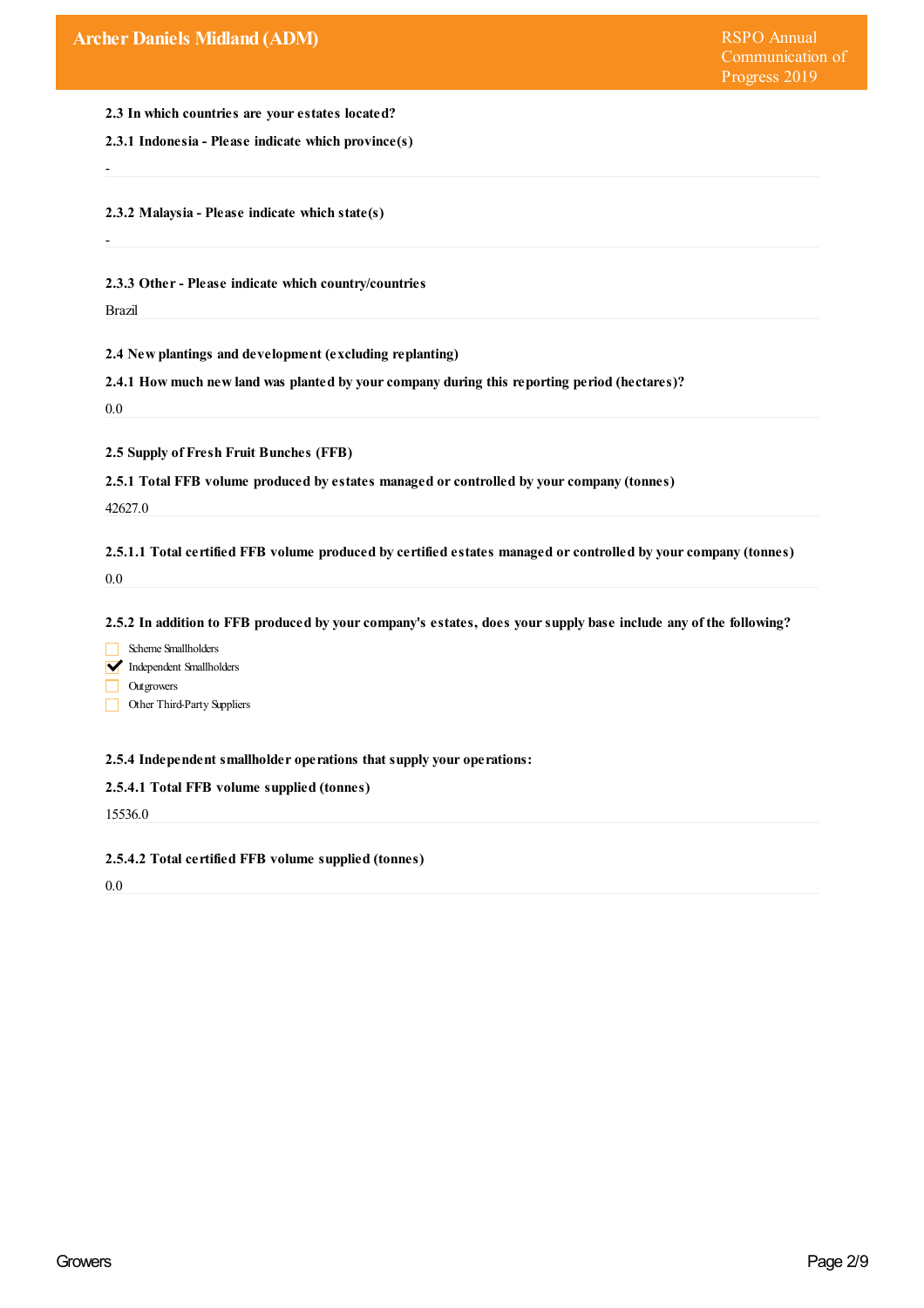# **3. Palm Oil and Certified Palm Oil Production**

## **3.1 Total Crude Palm Oil produced (tonnes)**

| <b>Countries/Regions</b> | <b>Tonnes</b> |
|--------------------------|---------------|
| Malaysia                 | $0.0\,$       |
| Indonesia                | $0.0\,$       |
| Latin America            | $0.0\,$       |
| Africa                   | $0.0\,$       |
| Rest of the World        | $0.0\,$       |
| Total                    | $0.0\,$       |
|                          |               |

# **3.3 CSPO sold as RSPO certified**

| <b>Tonnes</b> |
|---------------|
| $0.0\,$       |
| $0.0\,$       |
| $0.0\,$       |
| $0.0\,$       |
| $0.0\,$       |
|               |

## **3.6 Total CSPO**

| <b>Description</b>                              | <b>Tonnes</b>    |
|-------------------------------------------------|------------------|
| 3.3 CSPO sold as RSPO-certified                 | $0.0\,$          |
| 3.4 CSPO sold under other certification schemes | $0.0\,$          |
| 3.5 CSPO sold as conventional                   | 0.0 <sub>1</sub> |
| Total                                           | $0.0\,$          |

**3.7 According to the volume information you have provided in this questionnaire, CSPO represents the following percentage of yourtotal CPO production**

-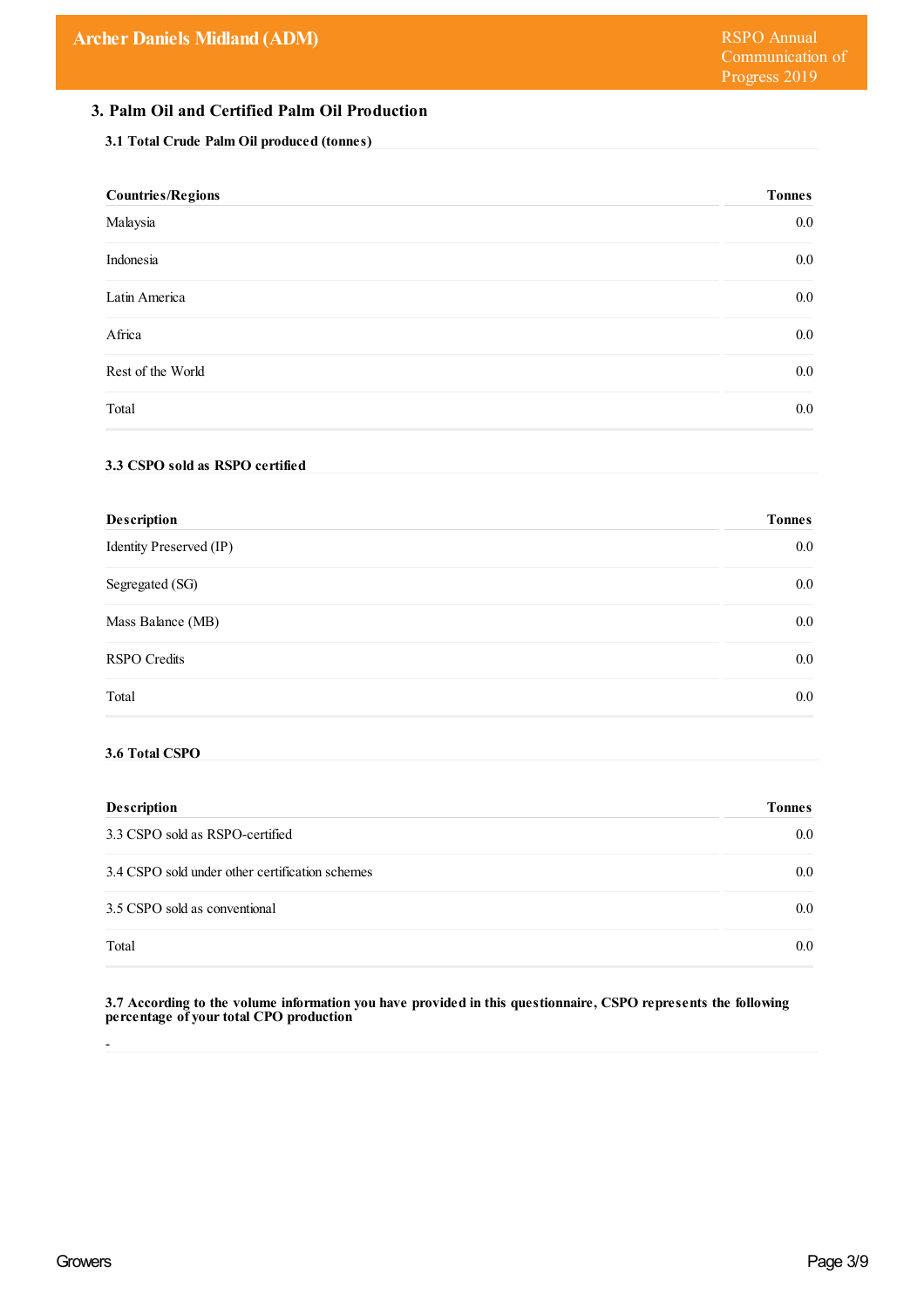# **3.2 Total Crude Palm Kernel produced (tonnes)**

| <b>Countries/Regions</b> | <b>Tonnes</b> |
|--------------------------|---------------|
| Malaysia                 | $0.0\,$       |
| Indonesia                | $0.0\,$       |
| Latin America            | $0.0\,$       |
| Africa                   | $0.0\,$       |
| Rest of the World        | $0.0\,$       |
| Total                    | $0.0\,$       |

## **3.9 CSPK sold as RSPO certified**

| <b>Description</b>      | <b>Tonnes</b> |
|-------------------------|---------------|
| Identity Preserved (IP) | $0.0\,$       |
| Segregated (SG)         | $0.0\,$       |
| Mass Balance (MB)       | $0.0\,$       |
| Total                   | $0.0\,$       |

# **3.12 Total CSPK sold as RSPO-certified (tonnes)**

| <b>Description</b>                               | <b>Tonnes</b> |
|--------------------------------------------------|---------------|
| 3.9 CSPK sold as RSPO-certified                  | $0.0\,$       |
| 3.10 CSPK sold under other certification schemes | $0.0\,$       |
| 3.11 CSPK sold as conventional                   | $0.0\,$       |
| Total                                            | $0.0\,$       |

**3.13 According to the volume information you have provided in this questionnaire, CSPK represents the following percentage of yourtotal CPK production**

-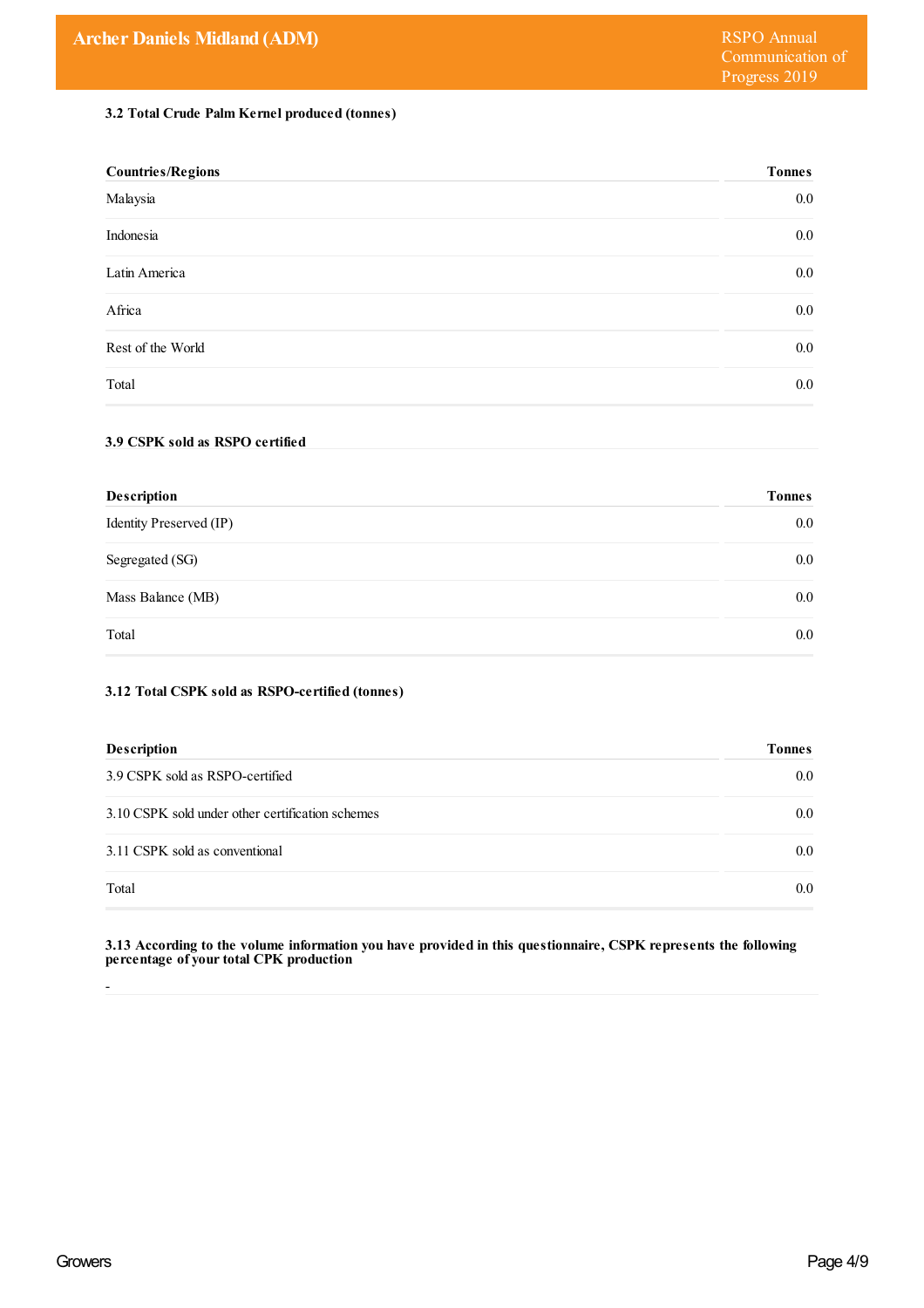# **4. TimeBound Plan**

**4.1 Which year did yourcompany achieve (or plans to achieve) its first RSPO P&C certification?** 2022

4.2 Which year did your company achieve (or plans to achieve) 100% RSPO certification for all its estates and mills? 2027

**4.2.1 If the previous target yearfor G.4.2 has not been met, please explain why**

4.4 Which year did your company achieve (or plans to achieve) 100% RSPO certification for all FFB, regardless of **source?**

2030

-

-

**4.4.1 If the previous target yearfor G.4.4 has not been met, please explain why**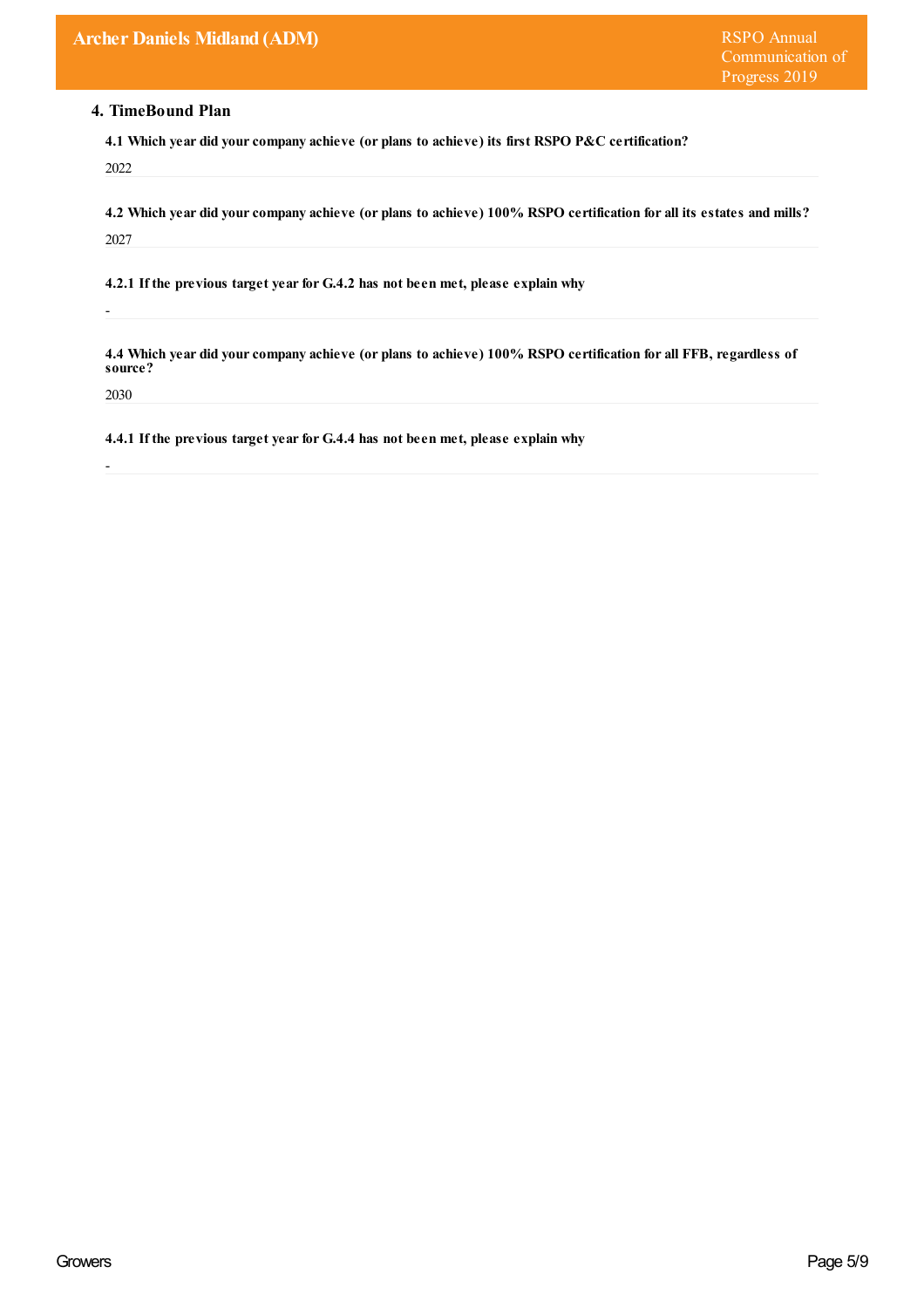## **5. Concession Map**

5.1 The RSPO General Assembly Resolution 6G (2013) calls for all members with Grower operations to submit maps **of theirconcessions through ACOP. Has yourcompany submitted concession maps to the RSPO in previous ACOP cycles?**

Yes

5.2 Has your company acquired any new concession sites or have any concession sites changed ownership since the **previous ACOP map submission?**

No

# **6. GHG Footprint**

**6.1 What is the average GHG footprint for all certified management units by hectare (tCO2e/ha)?**

0.0

6.2 What is the average GHG footprint for all certified management units per tonne of crude palm oil (tCO2e/tCPO)?

 $0.0$ 

**6.3 What are the key emission sources identified by yourcompany in certified management units?**

| Land use change               |
|-------------------------------|
| Existing cultivation peatland |
| Palm oil mill effluent (POME) |
| Fertiliser application        |

**V** Others

**Others** 

The main emission sources identified are the use of fertilizer and fuel consumption due to the use of machinery.

## **6.4 Does yourcompany have a baseline for GHG reporting?**

Yes

### **6.4.1 What is the target baseline?**

2010.0

#### **6.5 Does yourcompany have an annual GHG emissions reduction/minimising target?**

Yes

#### **6.5.1 What is yourcompany's annual GHG emissions reduction/minimising target?**

1.5

### **6.5.2 What measures are currently being taken to reduce GHG emissions?**

ADM took steps to reduce greenhouse gas emissions in agriculture, via more efficient management of carbon and nitrogen flows in palm oil plantations managed by the company and smallholders. We know that agriculturalecosystems contain vitalcarbon reserves, predominantly in the organic matter of the soil. We implemented agricultural practices that promote carbon capture by either improving its storage, or by reducing the loss of stored carbon caused by the reduction of bare fallow land, avoiding excessive use of fertilizers, and managing tillage and waste. We also strive to conserve energy and fuel use in our procedures. We set goals to reduce fuel use in our undertakings and actively track our progress. In addition to ensuring machinery maintenance is kept up to date, we conduct energy assessments throughout the plantation to identify fuel-saving opportunities. On a global scale, ADM set the goal of reducing its GHG emissions 15% by 2020 compared to the 2010 baseline. This goal was achieved two years prior to the target year.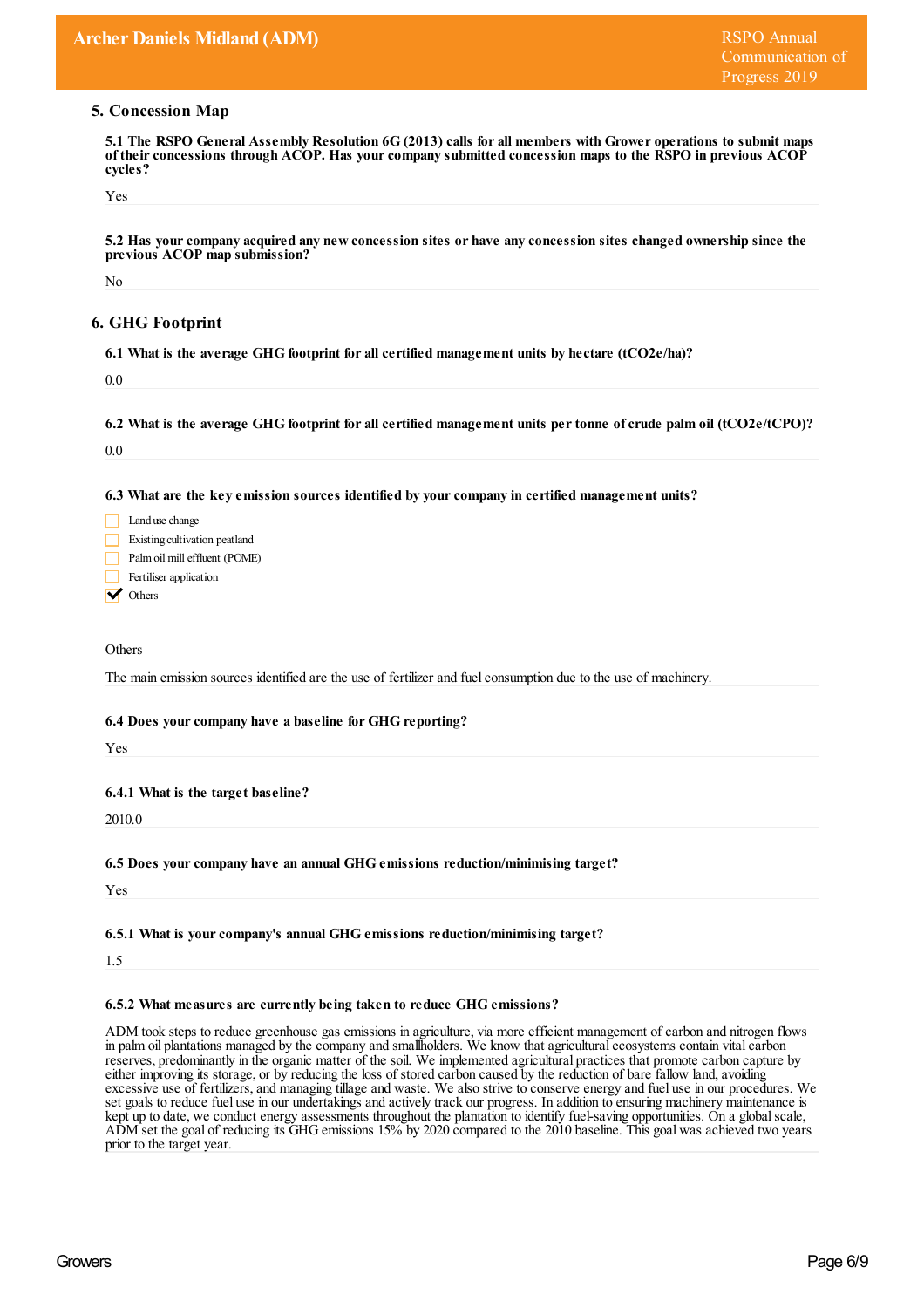## **7. Support for Oil Palm Smallholders**

#### **7.1 How is yourcompany supporting Independent Smallholder groups?**

- Sourcing of physical FFB П
- Financial support
- Operations support П
- $\Box$  Training support
- Community development
- Not supporting Independent Smallholder groups
- **V** Others

Others

Next to ADM managed plantations, the smallholder program which features 267 family farmers with whom we have signed an association contract with exclusive purchase of their production have planted 2,000 hectares of palm oil. The association includes three entities: ADM, the Banco da Amaz nia (BASA) that finances the project, and the farmer. During the first four years of the contract, farmers were assisted by the bank through a crop implementation schedule. As farmers developed their activities, the bank released financial resources. ADM has its own technical Team composed of 17 agronomists and agricultural technicians who are exclusively dedicated to providing technicalassistance to the farmers.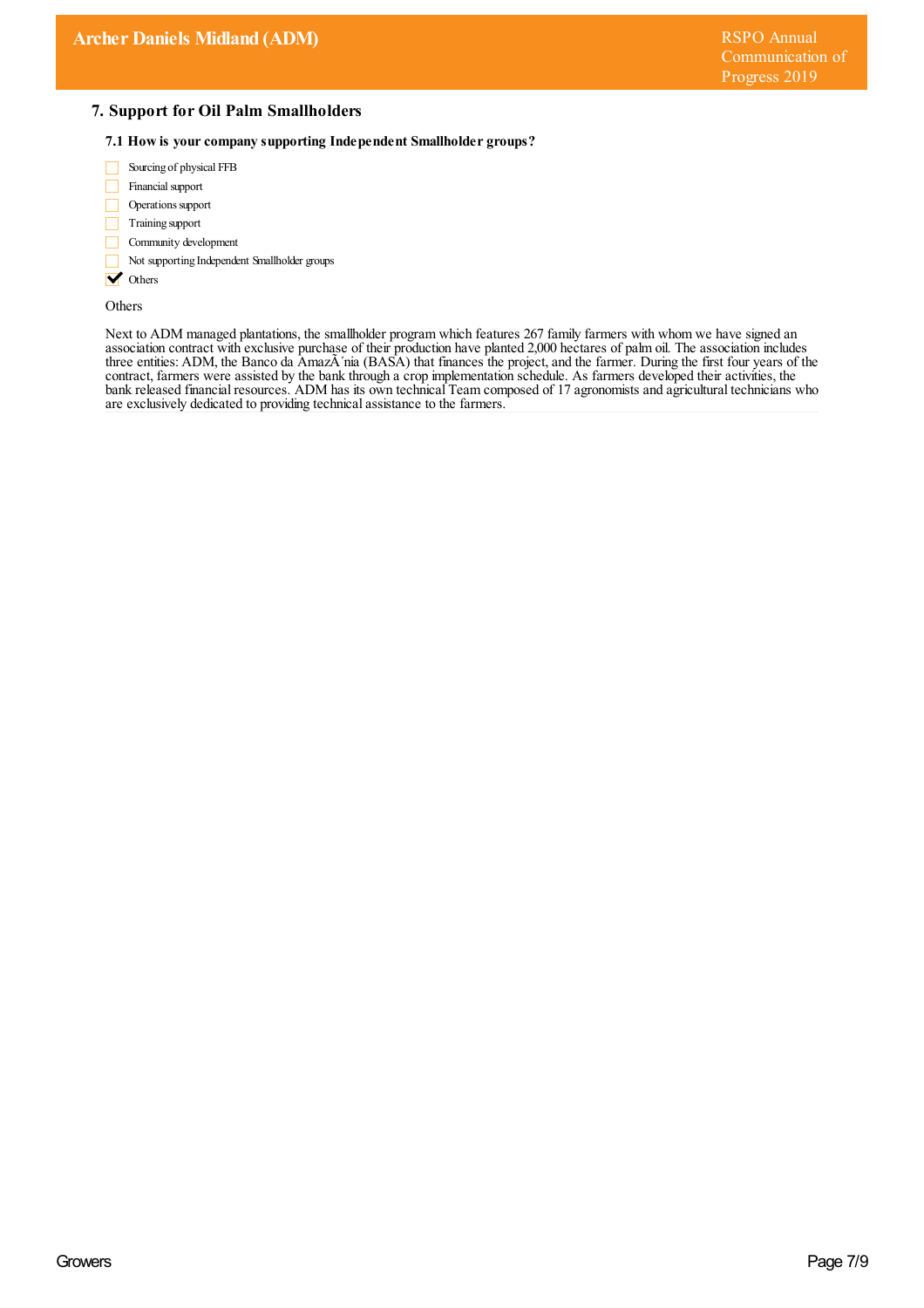## **8. Actions For Next Reporting Period**

#### **8.1 Outline activities that yourcompany will undertake in the coming yearto advance its certification efforts.**

At the end of 2019, ADM divested its ownership interests in the Par $\tilde{A}$ ; palm plantations in Brazil and will focus on supplier engagement to impact sustainability efforts through aligning supplier policies and codes of conduct.

#### 8.2 Outline activities that your company will undertake in the coming year to promote the uptake CSPO along the **supply chain.**

ADM will further promote the use of certified sustainable palm oil (CSPO) to its customers at various occasions (customer meetings presentations,communication) in order to increase market uptake. Furthermore, ADM participates in different stakeholder groups to promote CSPO. For example, the UK Roundtable on Sourcing Sustainable Palm Oil, and the NDPE IRF Active Working Group.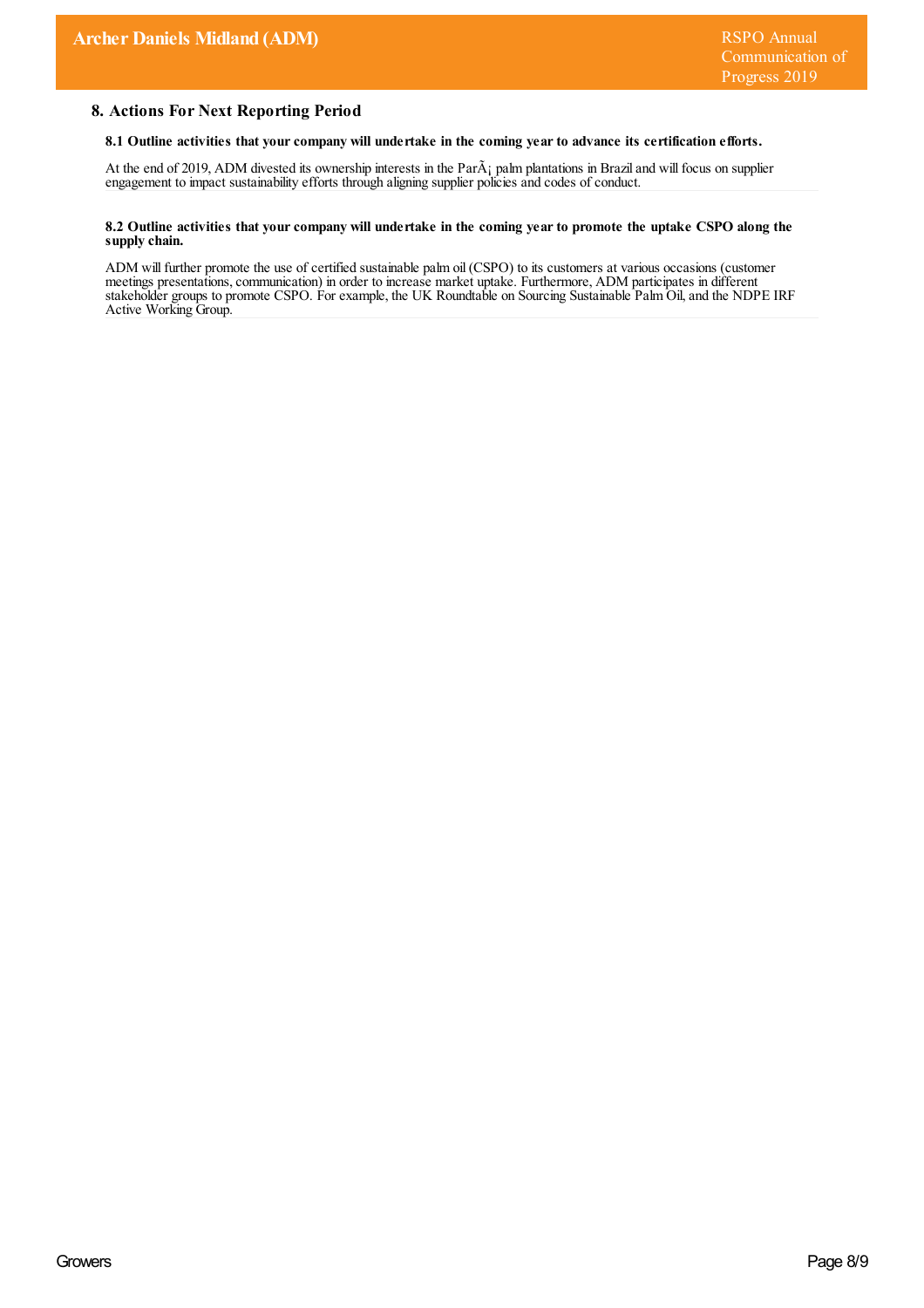## **9. Challenges**

**9.1 What significant obstacles orchallenges has yourcompany encountered in the promotion ofcertified sustainable palm oil (CSPO)? What efforts has yourcompany taken to address these obstacles orchallenges?**

- Awareness of RSPO in the market Difficulties in the certification process Certification of smallholders
- Competition with non-RSPOmembers
- $\blacktriangleright$  High costs in achieving or adhering to certification
- Human rights issues
- Insufficient demand for RSPO-certified palm oil
- Lowusage of palmoil
- Reputation of palmoil in themarket
- Reputation of RSPO in the market
- Supply issues
- $\Box$  Traceability issues
- No challenges faced
- **V** Others

#### **Others**

All the production of ADMâ $\varepsilon$ <sup>rm</sup>s managed farm and smallholders program are commercialized locally, where certified products are not requested.

#### 9.2 In addition to the actions already reported in this ACOP report, what other ways has your company supported the **vision of the RSPO to transform markets to make sustainable palm oil the norm?**

- Engagement with business partners or consumers on the use of CSPO
- Engagement with government agencies
- Promotion of CSPO outside of RSPO venues such as trade workshops or industry associations
- Promotion of physical CSPO
- П Providing funding or support for CSPO development efforts
- Research & Development support
- Stakeholder engagement
- No actions taken
- **V** Others

#### **Others**

ADM works closely with customers and industry stakeholders to help develop a more sustainable supply chain for palm oil, palm kernel oiland their derivatives. ADM hereby commits to the following standards in our palm oilsupply chain: 1. No Deforestation of High Carbon Stock (HCS) Forests or High Conservation Value (HCV) Areas 2. No Development on Peatlands, regardless of depth 3. No Exploitation of People and Local Communities. In addition, ADM supports sustainable agriculture in its value chain, and the implementation of sustainable certification is one way to promote sustainable agriculture.

#### **9.3 If yourcompany has any other publicly-available reports orinformation regarding its palm oil-related policies and activities, please provide the links here**

https://www.adm.com/sustainability/downloads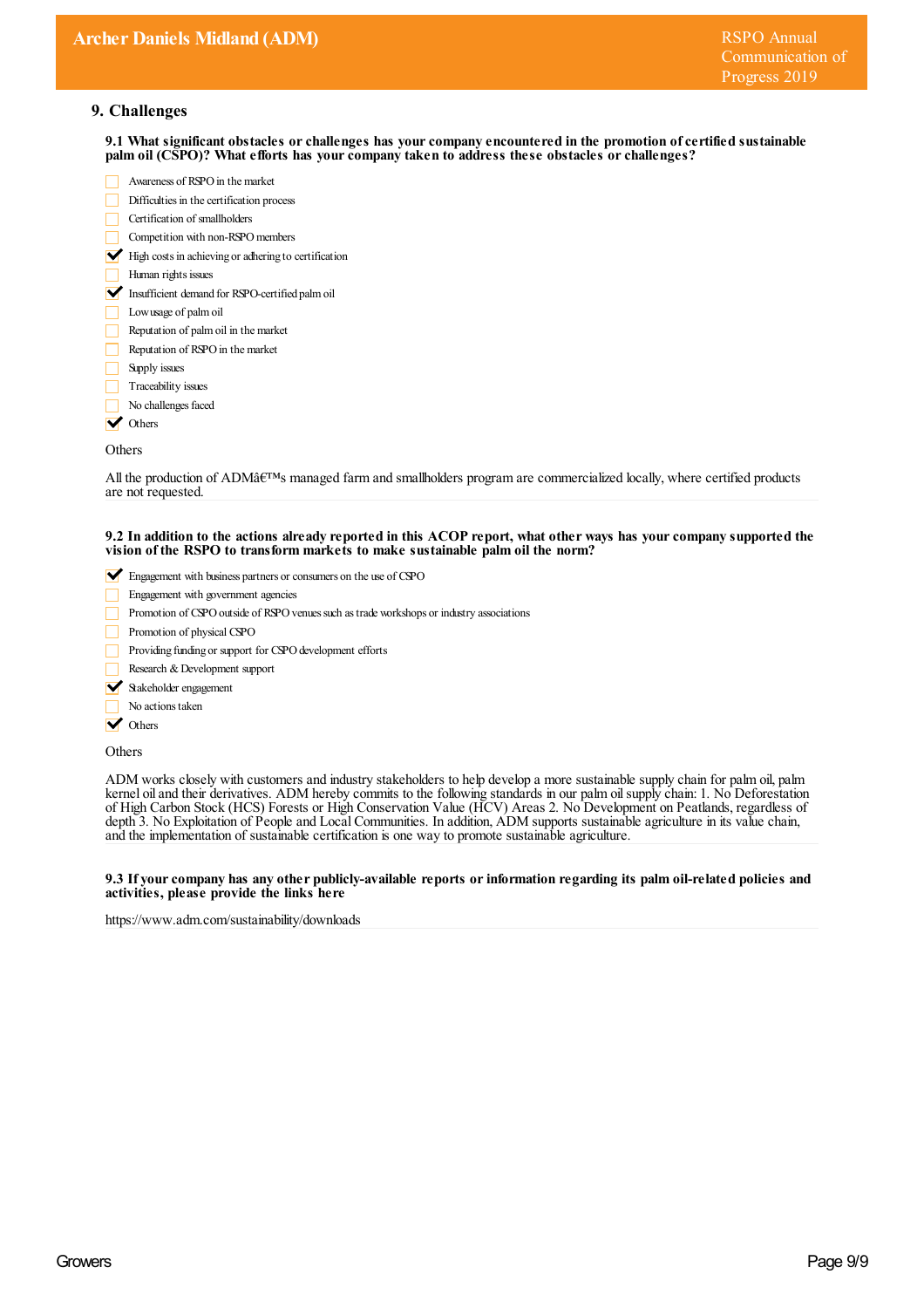# **Processors & Traders**

## **1. Operational Profile**

- **1.1 Please state yourcompany's main activity within the palm oil supply chain.**
- Refiner of CPO and PKO
- PalmKernel Crusher
- Trader with Physical Possession
- Trader without Physical Possession
- Integrated Refiner-Trader-Processor
- Food and Non-Food Ingredients Producer
- Power, Energy and Biofuel Processor
- Animal FeedProducer
- Oleochemicals Producer
- Distribution & Logistics
- Other П

**Other** 

-

## **2. Palm Oil and Certified Sustainable Palm Oil Consumption**

Information in Section 2 - Palm Oil and Certified Sustainable Palm Oil Sourcing is a mandatory declaration in your ACOP. This includes volume data on palm oil and palm oil products consumed, to enable the RSPO to accurately calculate uptake on a member, sector and total level. ACOP reports without reported volume data will be considered *incomplete and will not be accepted.*

#### 2.1 Please include details of all operations using palm oil, owned and/or managed by the member and/or all entities **that belong to the group.**

ADM Antwerp NV, ADM Hamburg Aktiengesellschaft - Werk Hamburg, ADM Czernin S.A. (Sztum), ADM Société Industrielle des Ol $A$ Cagineux, Pura Foods Ltd., ADM International S $\tilde{A}$ rl, ADM Czernin S.A. (Szamotuly), ADM Quincy, ADM Lincoln, ADM Valdosta, ADM Decatur.

#### **2.1.1 In which countries does yourcompany sell goods with palm oil and palm oil products?**

Applies globally

#### **2.2 Total volume of all palm oil and palm oil products sourced in the year:**

| <b>Description</b>                                                      | <b>Tonnes</b> |
|-------------------------------------------------------------------------|---------------|
| Crude palm oil, including derivatives refined from CPO (tonnes)         | 336466.0      |
| Crude palm kernel oil, including derivatives refined from CPKO (tonnes) | 60912.0       |
| Crude palm kernel expeller (tonnes)                                     | 1398873.0     |
| Total                                                                   | 1796251.0     |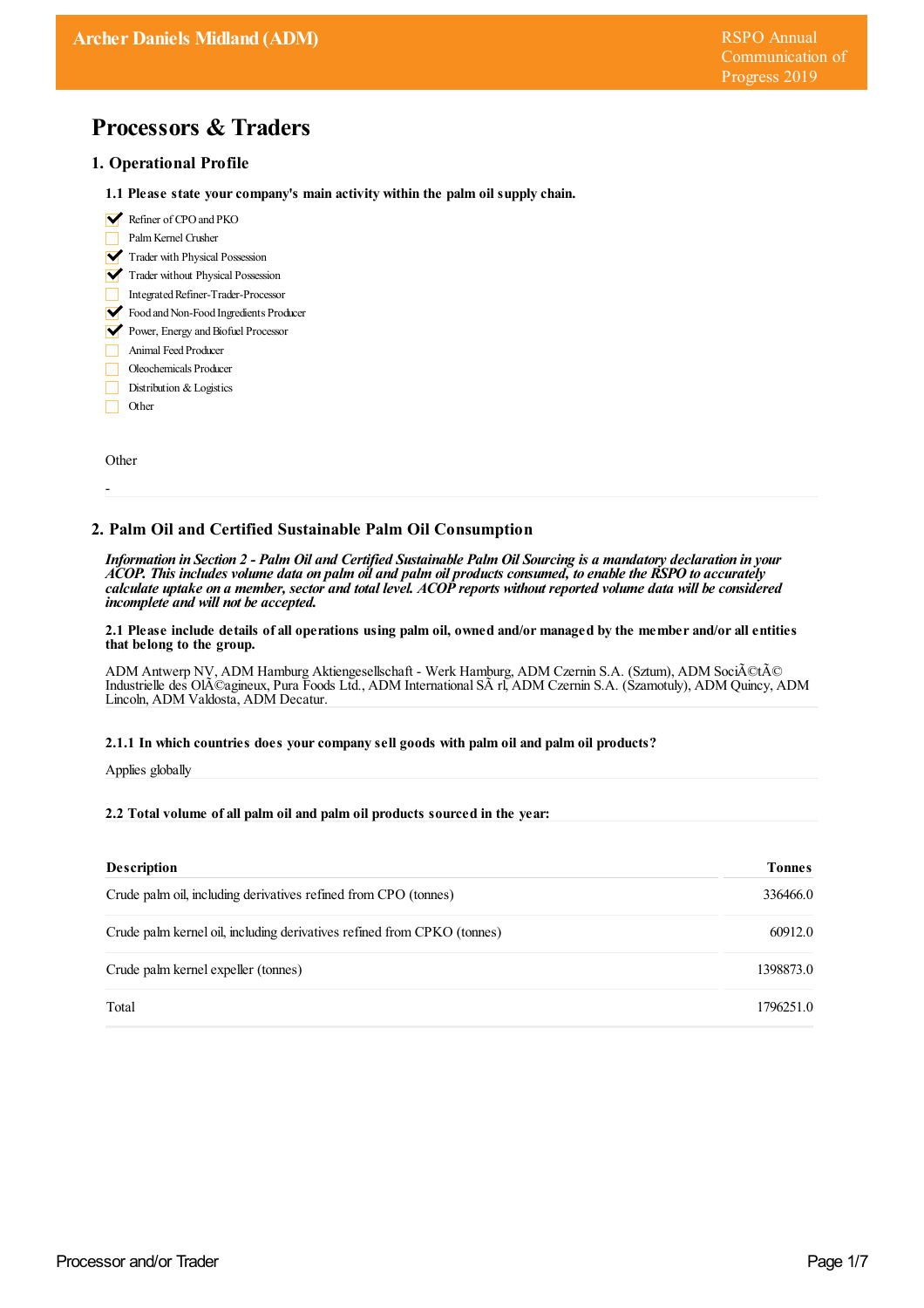**2.3 Volume of RSPO-certified palm oil and oil palm products sourced in the year(tonnes):**

| <b>Description</b>                        | Crude Palm<br>and CSPO<br><b>Derivatives</b> | <b>Crude Palm</b><br><b>Kernel Oil</b><br>Oil (CPO) (CSPKO) and Palm Kernel<br><b>CSPKO</b><br><b>Derivatives</b> | <b>Expeller</b><br>(CSPKE) |
|-------------------------------------------|----------------------------------------------|-------------------------------------------------------------------------------------------------------------------|----------------------------|
| RSPO Credits from Mill / Crusher          | 0.0                                          | 0.0                                                                                                               | 0.0                        |
| RSPO Credits from Independent Smallholder | 0.0                                          | 0.0                                                                                                               | 0.0                        |
| Mass Balance (MB)                         | 91594.0                                      | 28014.0                                                                                                           | 0.0                        |
| Segregated (SG)                           | 46147.0                                      | 183.0                                                                                                             | 0.0                        |
| Identity Preserved (IP)                   | 0.0                                          | 0.0                                                                                                               | 0.0                        |
| Total                                     | 137741.0                                     | 28197.0                                                                                                           | 0.0                        |

**2.4 According to the volume information you have provided in Question PT.2.2 and Question PT.2.3, yourcompany's certified palm oil and palm oil products uptake is:**

9.24%

2.5 What is the estimated percentage of Certified Sustainable Palm Oil in the palm oil and palm oil products sold by **yourcompany in the following regions:**

| <b>Countries/Regions</b> | Percentage |
|--------------------------|------------|
| Europe                   | 43.0       |
| North America            | 57.0       |
| Malaysia                 | $0.0\,$    |
| Indonesia                | $0.0\,$    |
| China                    | $0.0\,$    |
| India                    | $0.0\,$    |
| Latin America            | $0.0\,$    |
| Africa                   | $0.0\,$    |
| Rest of World            | $0.0\,$    |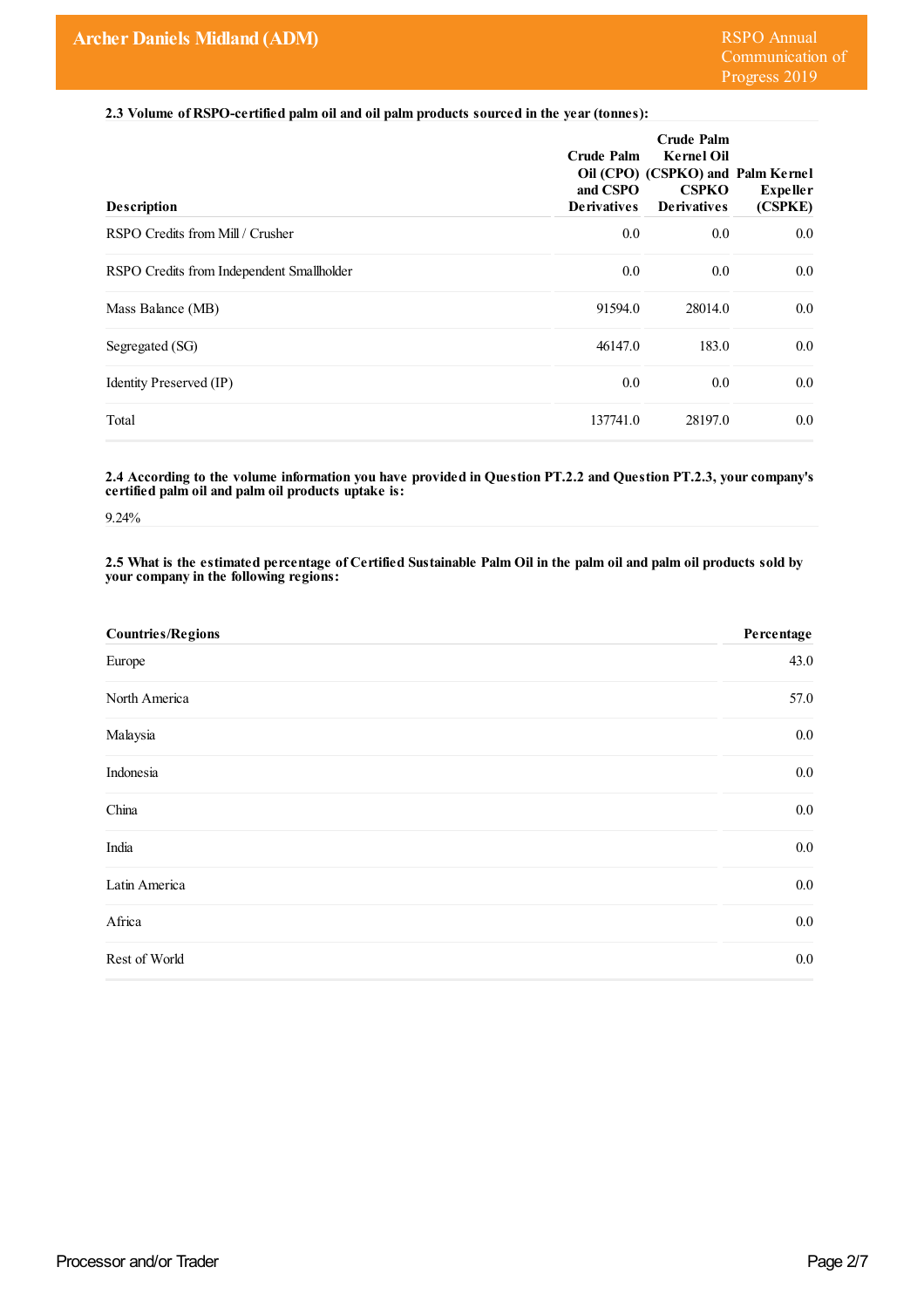# **3. TimeBound Plan**

**3.1 Which year did yourcompany achieve/obtain (orexpects to achieve/obtain) the RSPO supply chain certification or RSPO** trader/distributor licence?

2010

3.2 Which year did your company start (or expect to start) to source any RSPO-certified palm oil and oil palm **products?**

2010

-

**3.2.1 If the previous target yearfor PT.3.2 has not been met, please explain why.**

**3.3 Which year did yourcompany achieve (orexpects to achieve) 100% RSPO certification of all palm product processing facilities.**

2014

-

-

**3.3.1 If the previous target yearfor PT.3.3 has not been met, please explain why.**

3.4 Which year did your company begin (or expects to begin) sourcing only 100% RSPO-certified palm oil and oil **palm products.**

3.5 If the Time Bound Plan commitments declared above do not cover all countries in which the member sells goods **with palm oil or palm oil products, please explain why**

Allmajor palm oil facilities have been RSPO certified and are able to meet existing customer demand for RSPO certified products.

#### **3.6 How does yourcompany proactively promote RSPO and RSPO-certified sustainable palm oil and oil palm** products to your customers?

We promote RSPO and RSPO CSPO in our engagement with relevant stakeholders and customers and actively state our market readiness to meet customers demand for RSPO certified sustainable palm products. Furthermore, ADM participates in different stakeholder groups to promote RSPO certified products. For example, the UK Roundtable on Sourcing Sustainable Palm Oil, and the NDPE IRF Active Working Group. Corporate Sustainability Report: https://www.adm.com/sustainability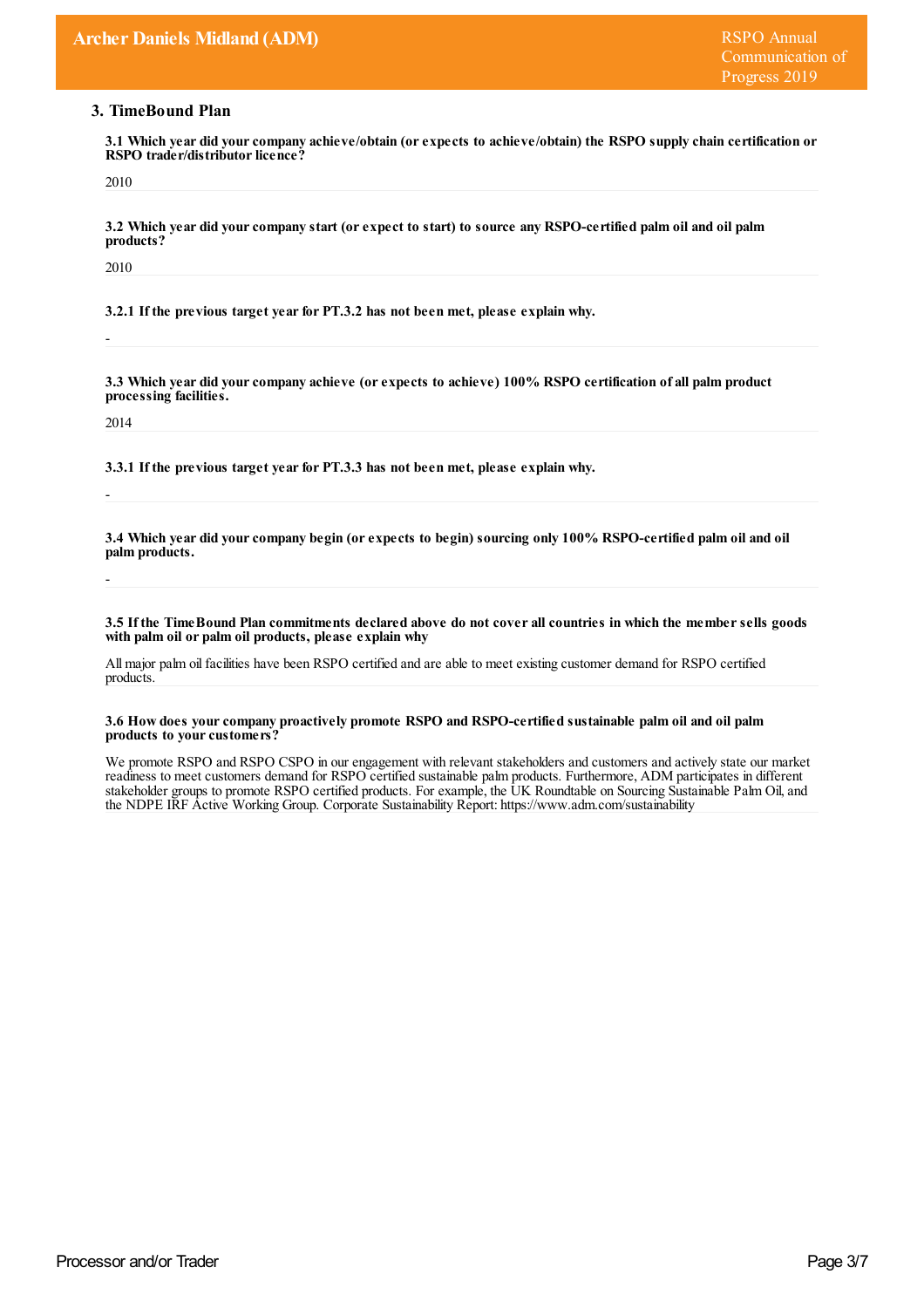# **4. Actions For Next Reporting Period**

4.1 Please outline activities that your company will take in the coming year to promote the production or consumption **ofcertified sustainable palm oil (CSPO)**

ADM will further promote the use of certified sustainable palm oil (CSPO) to its customers at various occasions (customer meetings presentations,communication) in order to increase market uptake. Furthermore, ADM participates in different stakeholder groups to promote CSPO. For example, the UK Roundtable on Sourcing Sustainable Palm Oil,and the NDPE IRF Active Working Group.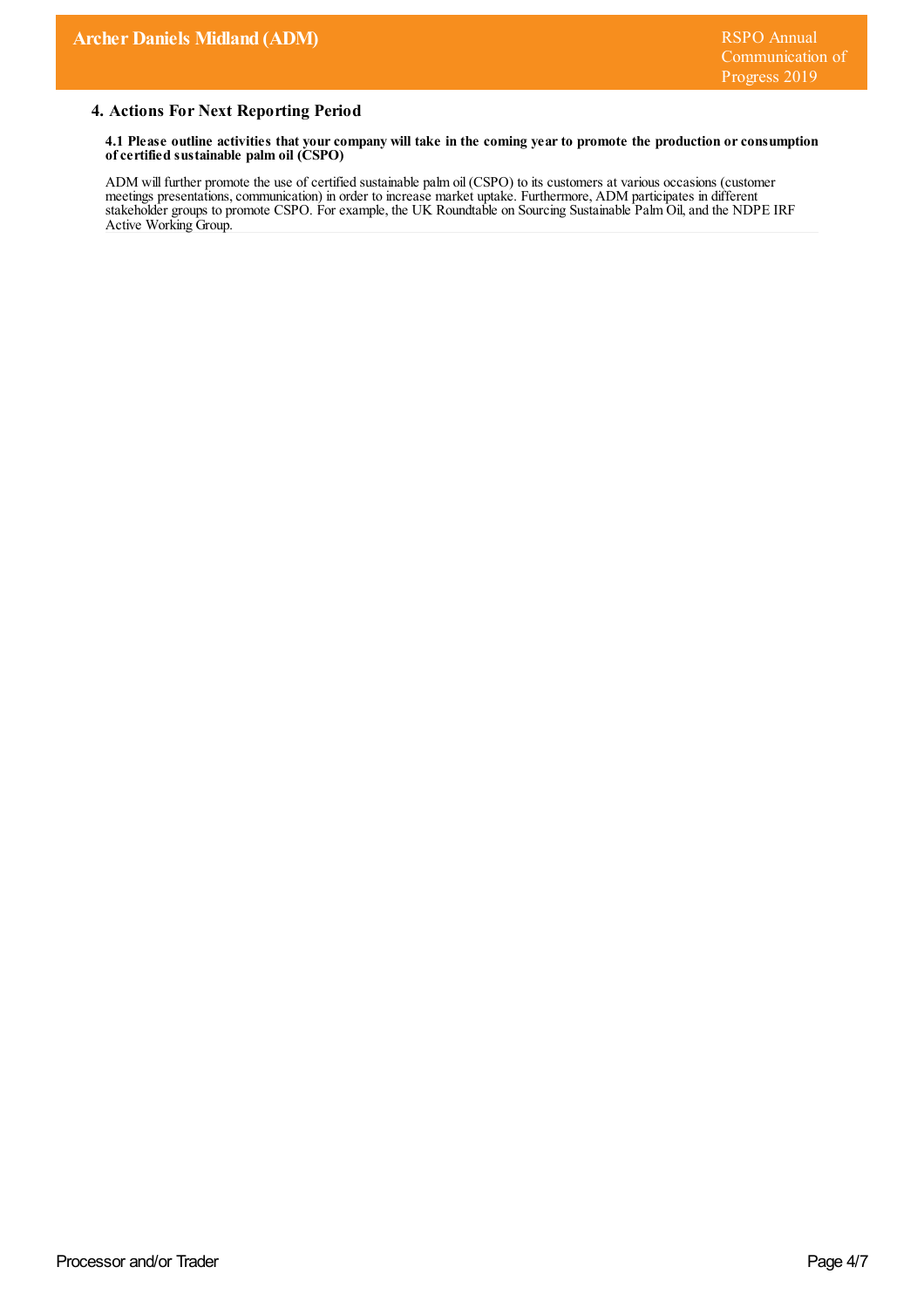## **5. Shared Responsibility**

The Board of Governors of the Roundtable on Sustainable Palm Oil (RSPO) approved new Shared Responsibility rules on *31 October 2019, requiring all members to share sustainability requirements and obligations. Reporting of Shared Responsibility indicators will be done through severalchannels, including ACOP. As the implementation of Shared* Responsibility reporting is still on-going and in development, the Shared Responsibility section in ACOP is not yet final *and may change in future ACOP cycles. For more information on Shared Responsibility, please go to https:/ rspo.org/news-and-events/news/what-are-the-new-shared-responsibility-rules or email the ACOP team at acop@rspo.org*

#### **Labour & Labour Rights**

**5.1 Does yourcompany have a publicly-available policy covering Labour & Labour Rights?**

Yes

#### **5.1.1 Does the policy cover:**

- $\triangleright$  No discrimination
- Wage and working conditions
- Freedom of association
- No child labour
- No harassment

No forced or trafficked labour

#### **5.1.2 Has yourcompany previously uploaded orlinked its Labour & Labour Rights policy in previous ACOP reporting cycles?**

Yes

## **Ethical Conduct & Human Rights**

**5.2 Does yourcompany have a publicly-available Policy covering Ethical Conduct & Human Rights?**

Yes

#### **5.2.1 Does the policy cover:**

- **Recruitment**
- **V** Contractors
- Sub-Contractors & Third-Party Contractors

**5.2.2 Has yourcompany previously uploaded orlinked its Ethical Conduct & Human Rights policy in previous ACOP reporting cycles?**

Yes

## **Land Use**

**5.3 Does yourcompany have a publicly-available Policy covering Land Use?**

Yes

#### **5.3.1 Does the policy cover:**

Free Prior and Informed Consent (FPIC)

 $\Box$  Compensation

### **5.3.2 Has yourcompany previously uploaded orlinked its Land Use policy in previous ACOP reporting cycles?**

Yes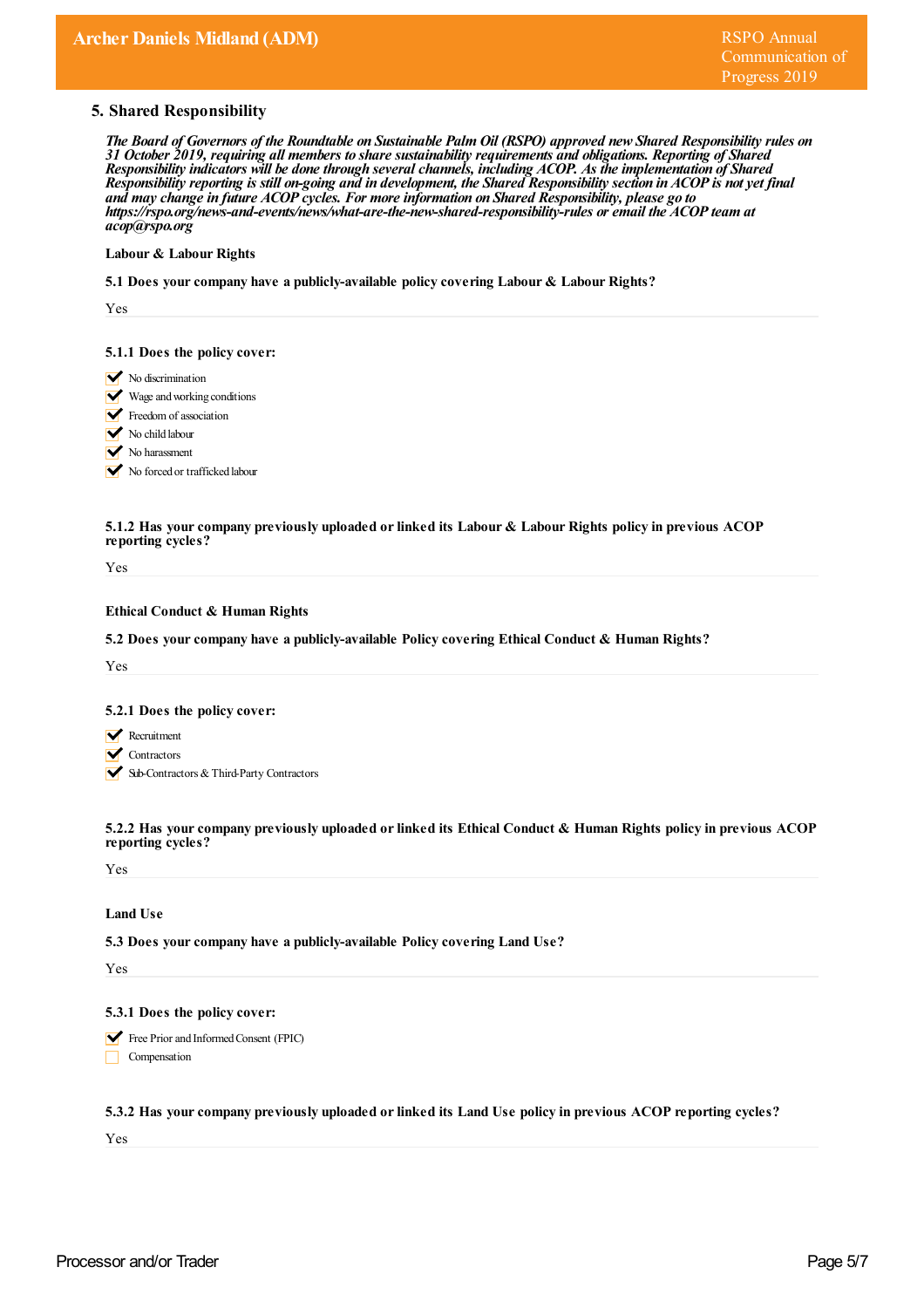**Occupational Health & Safety**

**5.4 Does yourcompany have a publicly-available Policy covering Occupational Health & Safety?**

Yes

**5.4.1 Has yourcompany previously uploaded orlinked its Occupational Health & Safety policy in previous ACOP reporting cycles?**

No

**Climate Change & Greenhouse Gas (GHG)**

**5.5 Does yourcompany have a publicly-available policy covering Climate Change & Greenhouse Gas (GHG)?**

Yes

**5.5.1 Does the policy cover:**

Identification and assessment of GHG

 $\blacktriangleright$  Public reporting of GHG footprint

Monitored implementation plan to reduce or minimise GHG emissions

**5.5.2 Has yourcompany previously uploaded orlinked its Climate Change & Greenhouse Gas policy orreport in previous ACOP reporting cycles?**

Yes

**Complaints & Grievances**

**5.6 Does yourcompany have a Complaints & Grievances Mechanism?**

Yes

5.6.1 Is your Complaints & Grievances mechanism in line with the RSPO's grievance mechanism? For details of the **RSPO's grievance mechanism, please go to https://askrspo.force.com/Complaint/s/**

Yes

#### **Smallholders**

**5.7 Does yourcompany support oil palm independent smallholder groups?**

Yes

## **5.7.1 Does this support cover:**

Fair and transparent dealings with Smallholders

**V** Improved Smallholder livelihoods

#### **5.7.2 How is yourcompany supporting them?**

Since January 2018, the ADM Cares Foundation fund has been supporting the palm oilsupply chain transformation at the smallholder level through the diversification of income activities in Rurality Projects in Sabah, Malaysia. Furthermore, in collaboration with ADM and other companies, the Earthworm Foundation (EF) developed a directory of social help for businesses to improve the welfare of children living on or near plantations. The Children in Plantations (CiP) Directory is the first publication of its kind in Malyasia. Another collaborative project was the Social License to Operate Workshop in Guatemala. Protection of human rights is a key challenge faced in the Guatemalan palm oil sector  $\hat{a} \hat{\epsilon}$  for both local communities and workers. ADM and other companies supported a series of Social License to Operate workshops developed by EF to educate suppliers about managing social risks. ADM is also a participant of the Mariposa transformation project. This project aims to create the opportunity for smallholder farmers in Latin America to gain knowledge about and engage in sustainable practices in the palm oilsector. By educating growers on market requirements for sustainable products, they gain understanding and have the opportunity to become sustainable entrepreneurs. With the goal of having up to 900 smallholder farmers becoming certified producers, the project is quite ambitious and will require a set of facilitation steps. A mill or an external group manager will be appointed to organize, guide, monitor and control smallholders towards compliance with sustainability requirement.